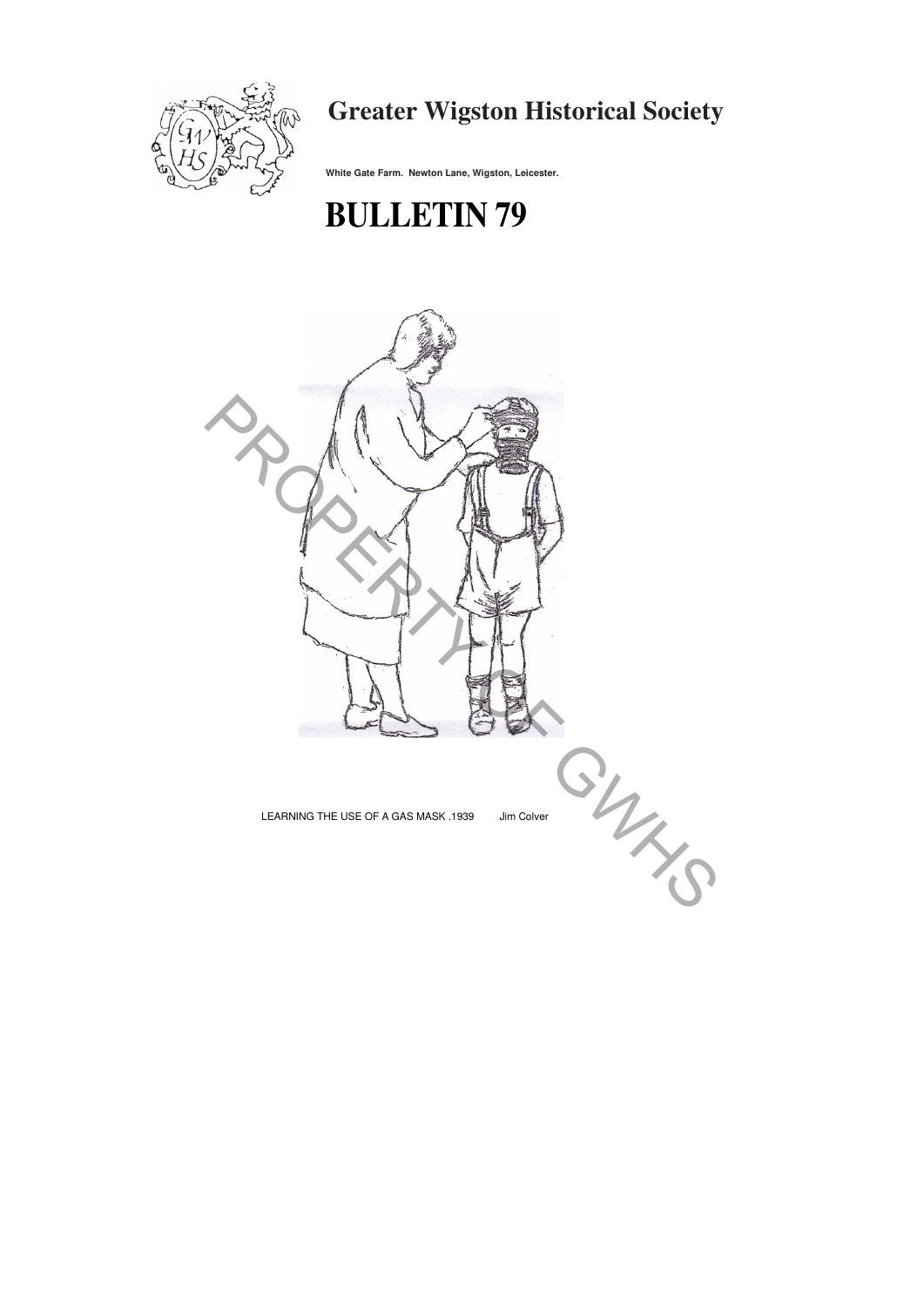#### **PROGRAMME OF MEETINGS - OCTOBER 2007 TO FEBRUARY 2008**

#### **Wednesday 17th October 2007**

Countesthorpe in the 19<sup>m</sup> Century, a Disorderly Community? - Dr. Michael Thompson 7.30p.m. U.R. Church Boys, Brigade Rooms.

### **Wednesday 21SI November 2007**

The Slave Trade, Nationally and the Local Connections - Dr. Margaret Bonney 7.30p.m. U.R. Church Boys, Brigade Rooms.

#### **Wednesday 19in December 2007**

The idea for this evening is that members are invited to bring along an interesting historical object and give a short talk about it. This could involve what it is, how they came by it (perhaps a family heirloom), why it is special to them, maybe its value. We need eight people to take part, and each talk will be restricted to five minutes. We will need to know who wishes to do this, and what they are intending to bring, so that we end up with the right number and no duplication of objects. Please give it some thought and if you feel you would like to contribute to the evening, let the secretary, Tricia Berry know. Wednesday 20 **Feorial Young 2008**<br>
A.G.M. followed by a Bring 8. Tell 7.30p.m. U.R.<br>
Church Boys' Brigade Rooms. See **note below.**<br>
NOTE REGARDING FEBRUARY MEETING<br>
The idea for this event given a short talk about it. This

Christmas Social with supper & quizzes. 7.30p.m. U.R. Church Boys' Brigade Rooms.

#### **Wednesday 16ta January 2008**

Newsreels from the 1940s - Mike Forryan & Tony Lawrance 7.30p.m. U.R. Boys' Brigade Rooms.

#### **Wednesday** 20ta **February 2008**

A.G.M. followed by a Bring & Tell 7.30p.m. U.R. Church Boys' Brigade Rooms. See **note below.**

#### **NOTE REGARDING FEBRUARY MEETING**

\* \* \* \* \* \* \* \* \* \* \* \* \* \* \* \* \* \* \* \* \* \* \* \* \* \* \* \* \* \* \* \* \* \* \* \* \* \* \* \* \* \* \* \* \*

The Bulletin is published three times a year on 1 st February, June and October. Articles etc. (which are always welcome) should be submitted to the editor three clear weeks before the publication date please.

Editor: Tricia Berry, 7 Wensleydale Road, Wigston. Leics. LEI 8 3RX.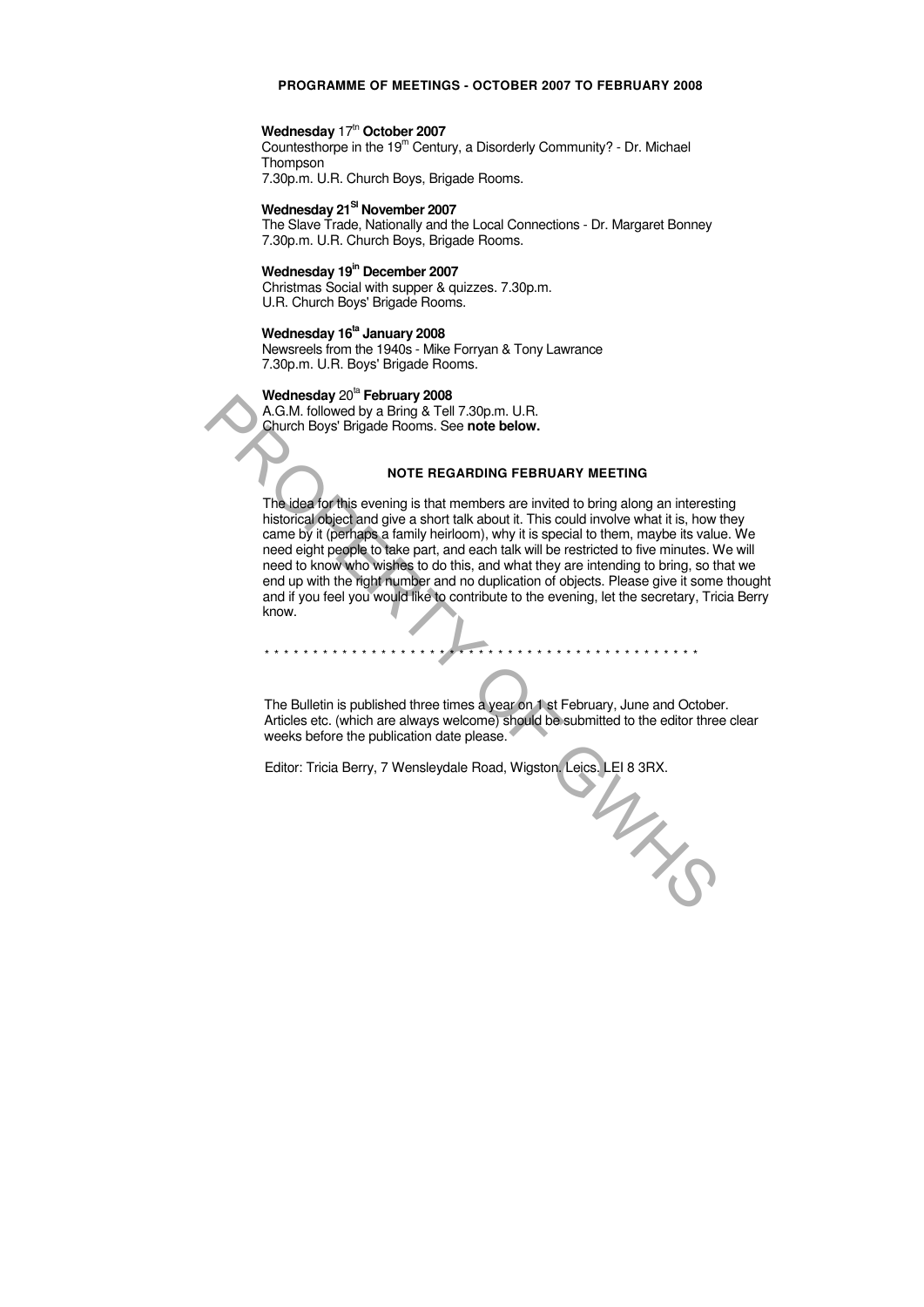#### **FRONT COVER**

Jim Colver's drawing this time is of an era which will be well remembered by many members. The dreaded gas mask was issued to the entire population hi 1939. Babies had special cradle type ones which totally enclosed them. Air had to be continually pumped in through a filter on the side using a hand pump. Children up to five years had ones in bright colours which had 'eyes' and were supposed to look like Mickey Mouse. Older children and adults had the type shown in the drawing. Horses were vital for farm work and transport and even some of them were issued with masks. The masks came in cardboard boxes with long string handles. Their distribution was organised locally. Families went hi alphabetical order to schools or halls to be fitted with their masks. They then went to a gas mask testing station, where they were put in a shed with about twelve other people, and tear gas pumped in. People had to carry their masks with them at all tunes and regular checks were made to catch out the careless. Vans would park outside a school or factory and throw tear gas bombs as people came out. Those caught out suffered for days from sore eyes and throats and did not do it again. It is likely that this testing and checking was only carried out in large towns as I have never heard it was the practice in Wigston. Thankfully the feared gas attacks did not happen and the masks were not needed.

We returned of St. Mary the Virgin Church to learn something of its history The nave and walls of this lovely building date from 1 100/1 125. The chancel is 13<sup>th</sup> century and the spire  $15<sup>th</sup>$  century. The font is Norman but much of the inside, such as stained glass windows and monuments, has sadly been lost to Victorian and later modernisation. However buried under the floor near the alter is Sir John Grey, who died 1611, and his mother Anne who died 1614. Sir John was a first cousin once removed of Lady Jane Grey. The Greys were related to the Astley family who were Lords of the Manor of Broughton. The village coming to adopt the family surname of Astley as part of its name. JUNE MEETING<br>
Holdroge Society visited Broughton Astley where we were the guests of the lift<br>
divideo Society. Our guide Cynthia Thomas led a walk round the village point<br>
whiat remains of its feudal past, and what has cha

#### **JUNE MEETING**

hi June our society visited Broughton Astley where we were the guests of the local Heritage Society. Our guide Cynthia Thomas led a walk round the village pointing out what remains of its feudal past, and what has changed over the years. A little leaflet showing the route had thoughtfully been prepared especially for the visit.

Some of what remains includes the old Manor House (now The White Horse), the Manor Farm, dovecote, church, moated site with mound, and the Old Mill Farm with mill pond and water mill. Of note from a later date is the Rectory, some Geogian farm houses, the village hall and War Memorial. We passed the entrance of the 19<sup>th</sup> century Arkwright House which was built by a descendant of Richard Arkwright, the inventor of the water powered cotton spinning frame, who, by coincidence was profiled recently in Bulletin 77. Mrs. Arkwright planted an oak tree in the village to commemorate Queen Victoria's Golden Jubilee in 1887.

The evening finished with a welcome cup of tea/coffee and cakes while we listened to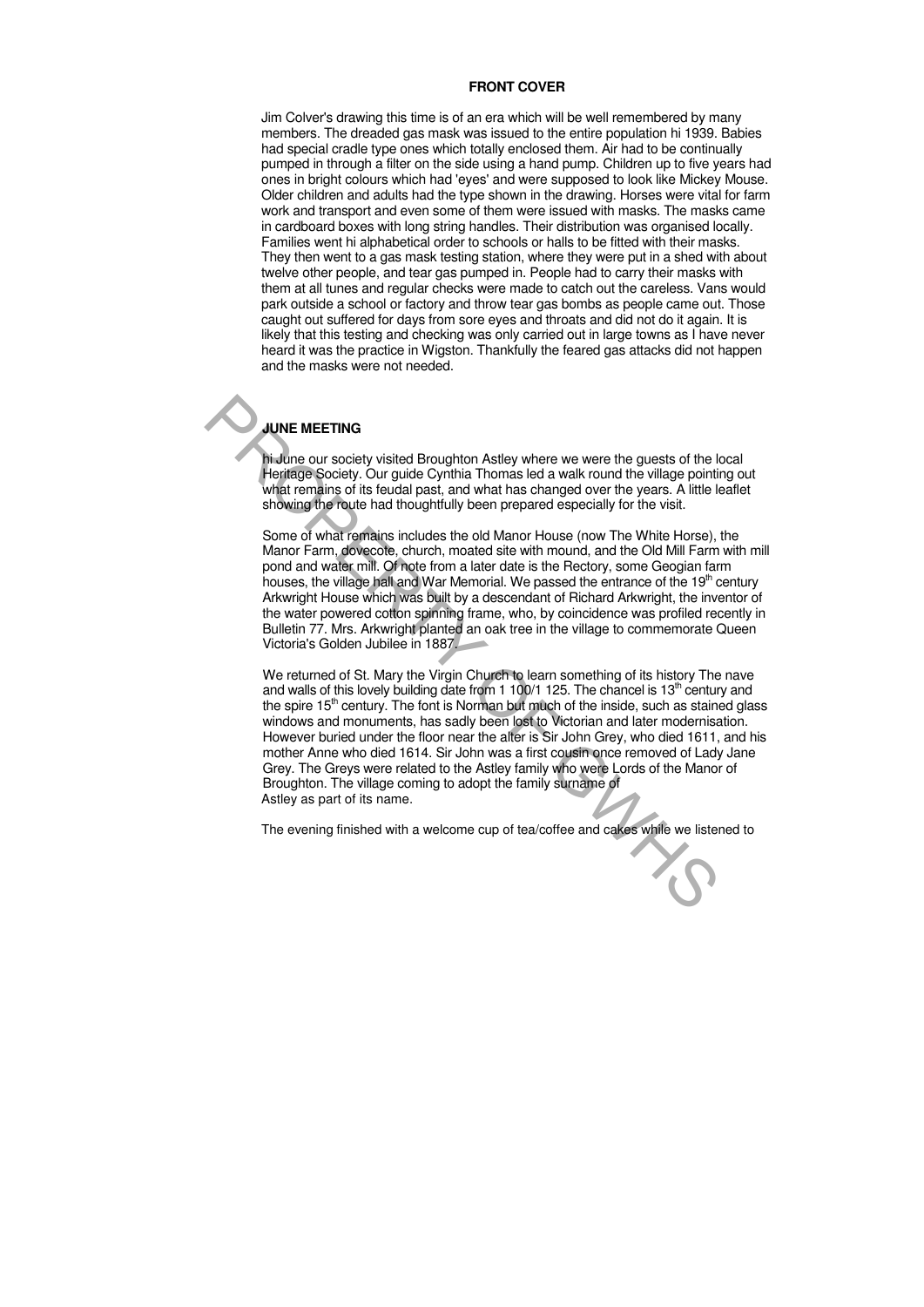the bell ringing practice. The Vice Chairman, Mike Forryan, then thanked Cynthia and her assistants (one of whom was our member Dorothy Gurr) for a most enjoyable and informative evening.

#### **AUGUST MEETING**

For this month we welcomed David Bell who came to speak on some of the county's famous ladies.

**Alice Hawkins** - was born in 1863 and moved to Leicester as a young girl. She worked in the boot and shoe trade and soon became aware that men were paid more for the same work than girls. Her move to Equity Shoes, a workers' co-operative which encouraged trade union membership and participation in political activity, fired her enthusiasm to agitate for change. She founded the Leicester branch of the Womens' Socialist & Political Union. She later joined the suffragette movement and went to prison five times in her fight for the vote for women. Her husband Alfred was also an active socialist and fully supported her. During World War I all militant action was suspended, and by 1918 the old attitudes had changed, and women over 30 were given the vote, hi 1928 this was lowered to 21, the same as men. She died in 1946.

**Clare Hollingworth** - was born in 1911 in Knighton. Her family then moved to Shepshed when her father became manager of the family boot and shoe company. Educated at home, then boarding school, she later obtained a scholarship to the School of Slavanic Studies at London University followed by a course at Zagreb University. She was appointed a senior official at the British Consulate, Katovice, Poland, then became a journalist for the Daily Telegraph under correspondent Hugh Carlton-Greene in Warsaw. A few days before World War II was declared she managed to drive into Germany and noticed many tanks lined up at the border ready to invade Poland, but her reports back to England were not believed! She later went to Egypt to report on the North Africa campaign. After the war she travelled to trouble spots all over the world, becoming the leading woman correspondent on war and defence topics, hi 1963 she was the first to discover that the spy, Kim Philby, had disappeared. She married twice<br>but her lifestyle was not conducive to domestic life.<br>She lives in retirement in Switzerland. but her lifestyle was not conducive to domestic life. She lives in retirement in Switzerland. Ladder are the state with 1537 at Bradgate House. Her Royal connections<br>
when Henry VET), led to her down<br>
When Henry WET, aled to the stare of them; yet and his welt and his welt and his welt and his most of the method of

**Lady Jane Grey** - was born hi 1537 at Bradgate House. Her Royal connections (her maternal grandmother was Mary Tudor the sister of Henry VET), led to her downfall. When Henry died he left his sickly son Edward on the throne and his two daughters Mary and Elizabeth as next hi line. The power crazy Duke of Northumberland fearing his interests would be damaged if the Catholic, Mary, became Queen persuaded Jane's parents to agree to a forced marriage between her and his son Guildford Dudley. This took place in May 1553 in London. Edward having been persuaded to name Jane his heir died on the  $6<sup>th</sup>$  July. Jane was crowned Queen at the Tower of London four days later. However, the people did not support Jane, who knew Mary, despite her religion, was the rightful hen-. 30,000 soldiers marched on London in Mary's support and she was proclaimed Queen. Jane and her husband were imprisoned in the Tower and executed on 12/2/1554. She was just 16 years old.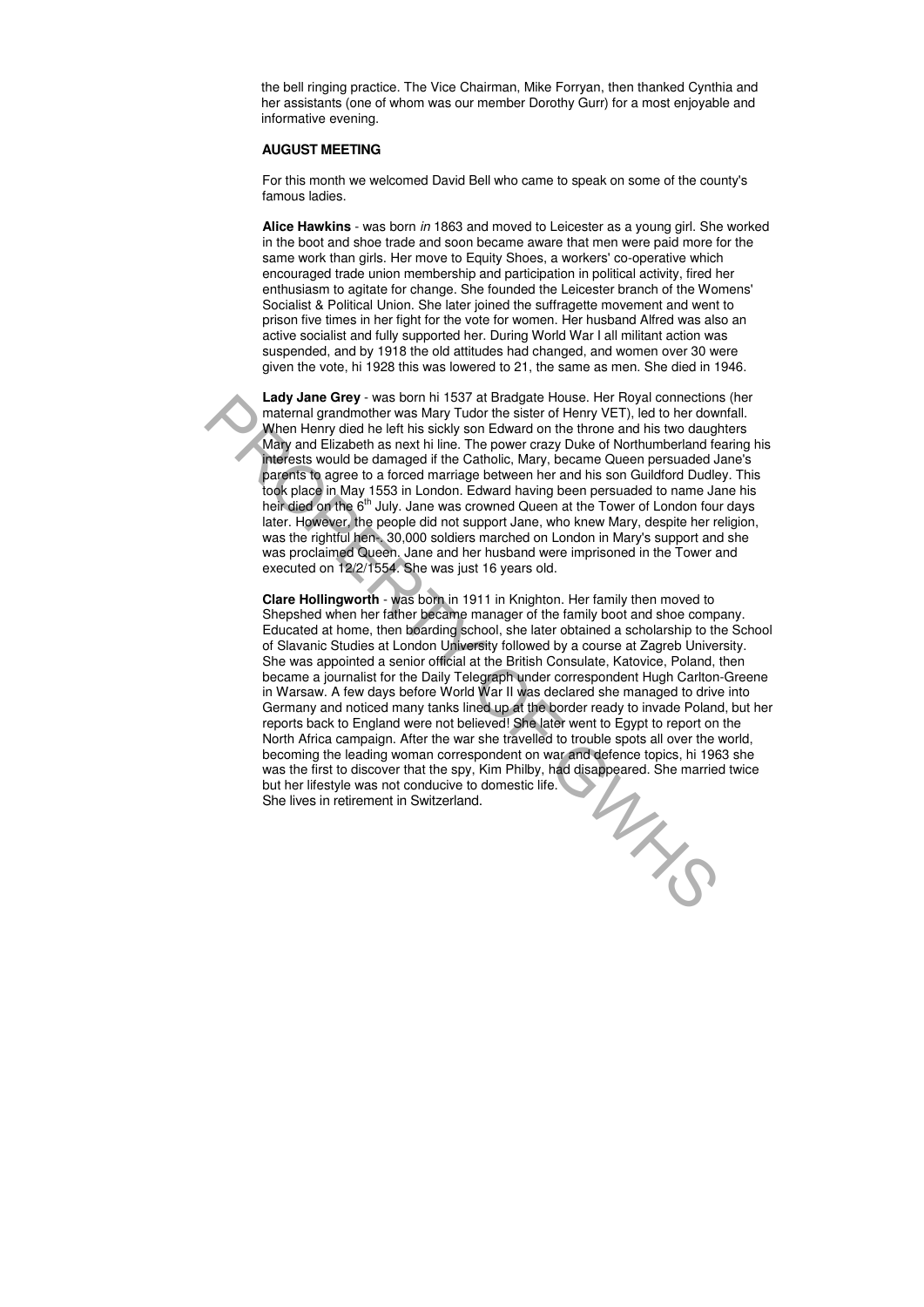**Lady Florence Dixey** - was born Florence Caroline Douglas in 1865, the daughter of the  $7<sup>m</sup>$  Marquis of Queensbury. She married Beaumont Dixey of Market Bosworth Hall and the couple had two children. Very much the extrovert tomboy she went with her husband and two brothers to explore South America on horseback. She brought back a jaguar and alarmed the locals by taking it for walks on a lead in Bosworth Park! Further travels took her to North America, then Africa, where she reported for the Birmingham Post on the Boer War. In later life she adopted liberal and feminist causes, coming to detest blood sports in spite of her upbringing. She championed equality of the sexes and argued that all titles including the Monarchy should pass to the first born child whether boy or girl. She was a noted author, writing of her travels, and also several novels and poems. She died in 1905 in Scotland.

**Eliane Plewman** - was born Eliane Browne-Bartroli in Marseilles in 1917, the daughter of a Spanish mother and a British father. She grew up bilingual in French and English, fluent in Spanish and with some Portuguese. In 1937 she was lodging in Oadby and working for a Leicester clothing exporter as a translator. In 1942 she married Tom Plewman a British Army officer. In February 1943 the S.O.E recruited her as a courier to work in occupied France. She was instructed how to use weapons, make parachute jumps, how to kill commando-style and how to blend in and be unnoticed. Under the code name 'Gaby' she was parachuted into France and disguised as a French housewife conveyed over 400 messages, documents and even equipment, by truck or train between different resistance groups. She also undertook sabotage of trains and aircraft. Eventually she was betrayed and captured by the Gestapo. Tortured for three weeks she gave away nothing so was sent to Dachau Concentration Camp and shot, aged just 26, with three other similar brave girls. She was posthumously awarded the King's Commendation and the Croix de Guerre. Tom travelled to Dachau in 1975 to attend the unveiling of a plaque in honour of the four, he lived in Lutterworth and died in 2000. the Ulary of Adram Mole senes. The Queen and I and Number 10. Ine Mole border and Harvard White the Ulary and the Ulary and the Ulary of Advance of the Mole border of the Mole border significant with four children and live

**Sue Townsend** - was born in 1946 off Hillsborough Road hi Eyres Monsell. She disliked school due to having to wear a uniform, the morning assembly, (because she was not religious), and the discovery that children from the bigger houses on the other side of the A426 were forbidden by their parents from playing with the children from her side. She did however enjoy reading and greatly appreciates the primary school teacher who introduced her to comic literature. This was to sow the seeds of her future writing career. She became resident playwright at the Phoenix Theatre in 1978 and won the Thames TV playwright award. She is best known for her novels which include the Diary of Adrian Mole series, The Queen and I and Number 10. The Mole books have been translated into 42 languages and have sold 10 million copies. She is married with four children and lives a quieter life these days due to mobility and eye sight problems. However, she still writes, dictating for her husband Colin to input into the computer.

**Mary Linwood** - was bom in 1755 and moved to Leicester when a child. Her father, a wine merchant, died young and her mother opened a school in Belgrave Gate. When her mother died Mary took over the school and continued it for 50 years. She began creating pictures in needlework when aged 13, and was still doing so at 79. Many were copies of paintings by famous artists such as Gainsborough, Reynolds and Stubbs. In 1766 her work was shown at the Royal Academy exhibition in London.

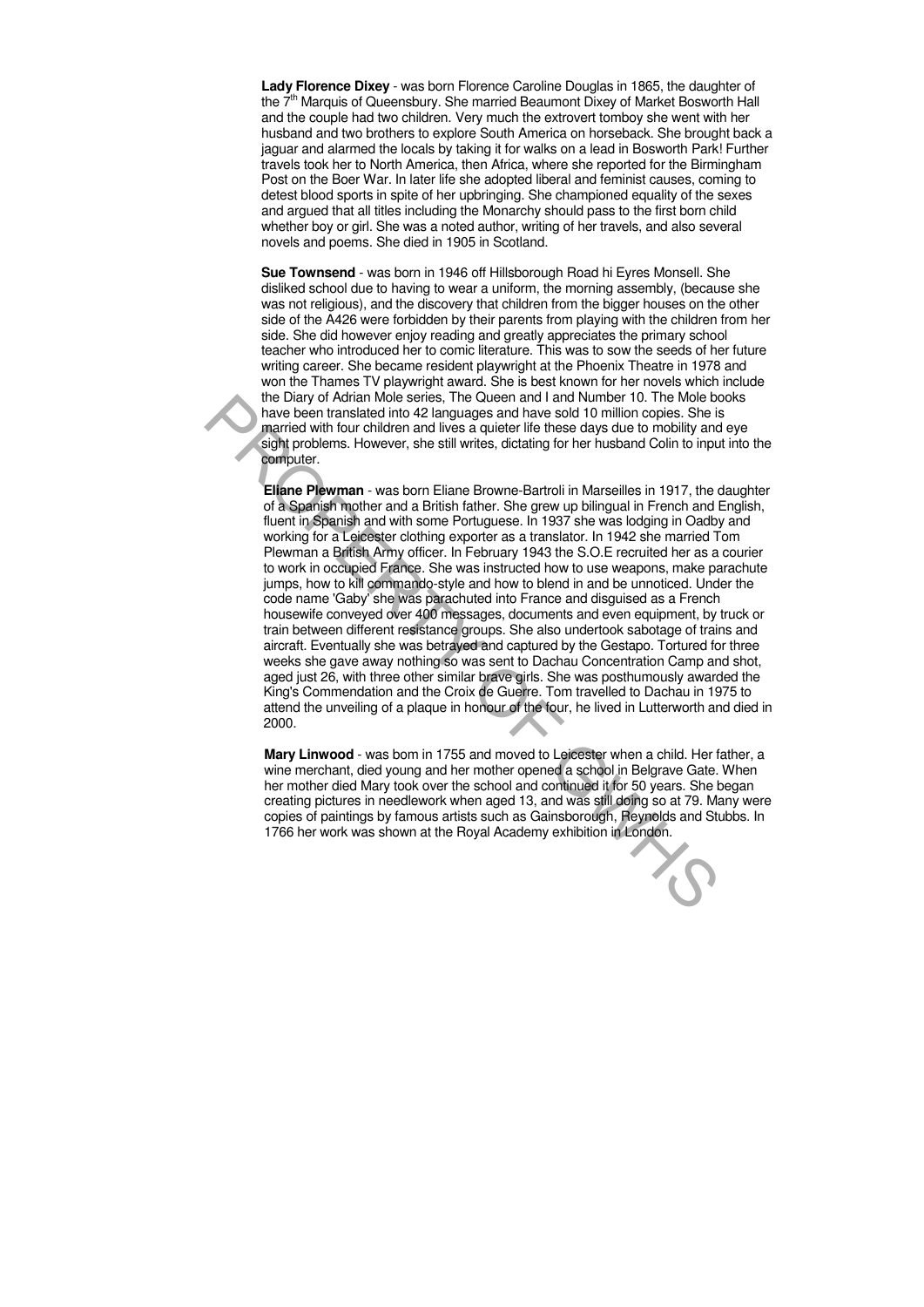Later she had her own exhibition which also went on tour. She met most of the crowned heads of Europe. She exhibited in Russia and Catherine the Great offered £40,000 for the whole collection while the Tsar offered her £3,000 for one example. However, Mary refused as she wished her work to remain in England. She received a medal in 1790 from the Society of Arts and was invited to an audience with Queen Charlotte. She continued to run her school and live hi Leicester visiting London once a year to inspect her permanent exhibition. She never married and was the last person in Leicester to use a Sedan chair. She died aged 89 and was buried in St. Margaret's Church. Mary Linwood School (lately pulled down) was named after her. Some of her pictures are held by the New Walk Museum.

Vice Chairman, Mike Forryan, then thanked David for his sympathetic and at times amusing account of the lives of some truly remarkable ladies.

This was a turning point and with several friends including Webb, Rossetti, Burne-Jones and Madox Brown, he formed a small firm called Morris & Company, to sell the products they designed. Under his leadership this was a success and products increased to include, stained glass, wallpaper, china, tiles, Oriental carpets, tapestries and furniture. The designs were typically 'busy' and featured birds, plants or animals, often on a dark background. His furniture was solid with dovetail joints (no nails). He also started his own dying and printing operations. He acted as an acquisitions adviser to the Victoria and Albert Museum. William was born in 1834 hi Walthamstow, Essex of wealthy, evangelical parent<br>subject Theology at Oxford, and three became friends with artistic young men<br>switch the turned to painting. He married Jane Burden hi 1859 and c

#### **SEPTEMBER MEETING**

This month we welcomed Rowan Roenisch, an architectural historian, and care work adviser for the National Victorian Society. She talked about William Morris, one of the most influential people in Victorian Art and Architecture, and regarded as the founder of the Arts and Crafts Movement.

In later life his socialist leanings became quite radical and he was once put before the courts for disorderly conduct. It caused him great distress that his handmade quality products, (he did not approve of machine made items), were too pricey for ordinary people, hi later life he moved to Kelmscott House in Hammersmith, where he died hi 1896 aged 62. One of his two daughters followed her father and became a designer.

William was born in 1834 hi Walthamstow, Essex of wealthy, evangelical parents. He studied Theology at Oxford, and there became friends with artistic young men with whom he they formed a group called The Brotherhood. After a brief spell articled to an architect he turned to painting. He married Jane Burden hi 1859 and commissioned a friend, Philip Webb, to design him a new home, The Red House, Bexley Heath. Because he could not find good textiles and furniture for the house he decided to design some himself.

His influence was far reaching; he once attended a lecture at the Secular Hall hi Humberstone Gate, Leicester staying overnight with Sidney Gimson, a member of the engineering and timber supply family. Here inspiring the young Ernest Gimson, an architect responsible for many notable buildings in Leicester. Red House is now owned by the National Trust, and there is a William Morris Gallery at Walthamstow and a

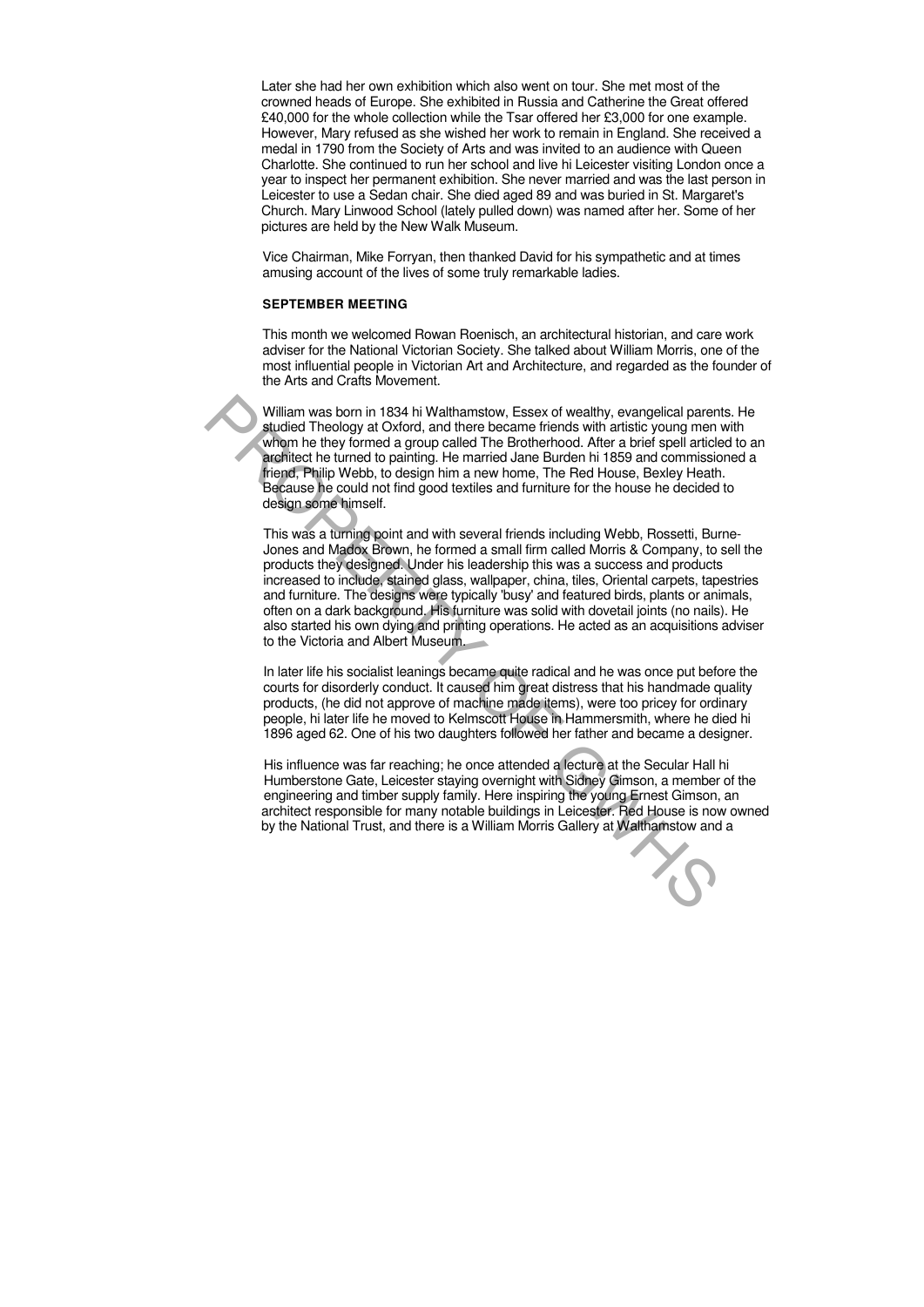museum in the garage and basement at Kelmscott House.

After some questions and discussion the Vice Chairman, Mike Forryan, thanked Rowan for a really interesting talk.

Our Society's joint venture with the Wigston Civic Society to place Blue Plaques on certain properties within Wigston Magna and South Wigston, to commemorate their association with notable people from the past, has finally come to fruition. After several years of planning and a number of set backs it is hard to believe it has actually happened! At the time of writing eleven of the fourteen plaques are in place, and the remainder should be so, eventually, when repairs and restorations of the properties allow. A launch at the Council offices on  $4<sup>th</sup>$  October is arranged. An illustrated booklet giving details of the scheme and some biographical information on the subjects chosen will be available from this date. These will be on sale for £3 00 at the Record Office in Long Street, Library in Bull Head Street, Harcourt Gallery hi Frederick Street, Osbornes Stationers in Leicester Road (to be confirmed), and Brocks Hill off Oadby Road in Wigston. And hi South Wigston at the Post Office hi Canal Street, Library hi Bassett Street, and Annies at 13, Blaby Road. Copies will also we available from Colin Towell, Colin Hames or Tricia Berry at the October and November meetings. As you go around the area look out for the following: Orson Wright at 2, Orange Street \* Gertie Ghana at Marquis of Queensbury \*Charles Moore at 56, Blaby Road \*Henry Walter Bates at Station Street Thomas Ingram at Abington House, Station Road (Abington School Campus) Hiram Abiff Owston at Bushloe House Samuel Davenport at Royal British Legion, Bushloe End William Ewart Boulter at 9, Central Avenue Don Ross at 41, Long Street Henry Davis Pochin at United Reformed Church, Long Street Alonzo Harry Broughton at the King's Centre, Bull Head Street William Eggleston at St. Wolstan's House, Bull Head Street Thomas Burgess at The Grange, Bull Head Street William George Hoskins at 12, Sandy Rise • These are the plaques not yet hi place at the time of writing. PROPERTY OF GWHS

There was some discussion and a show of hands as to the catering arrangements for the Christmas Social. As opinions were pretty evenly divided, it will have to be a committee decision whether we have the usual buffet or go for fish and chips for a change.

#### **BLUE PLAQUE SCHEME**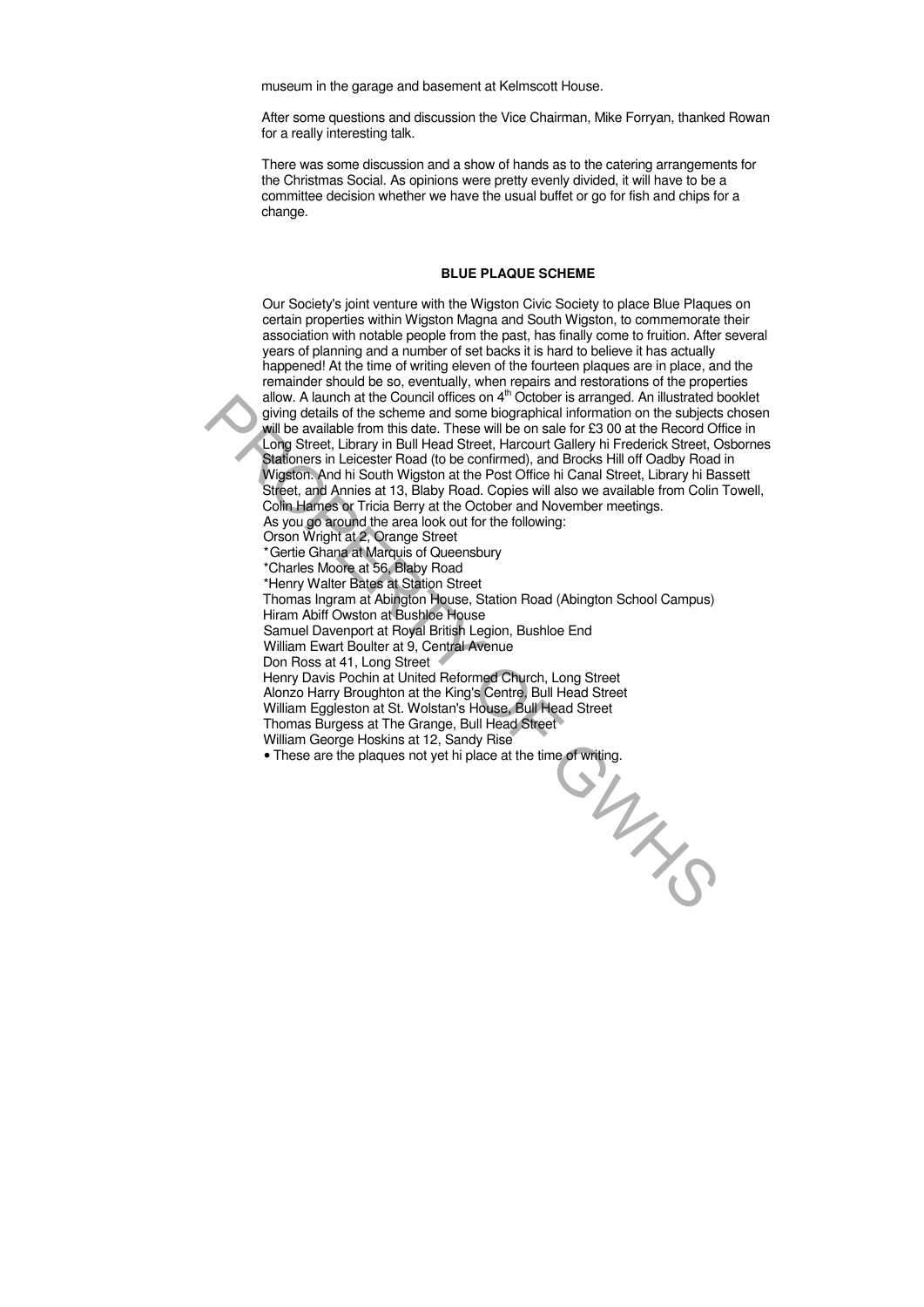#### **THE ROSS FAMILY - 250 YEARS OF BAKING**

The idea for this article came about when Gordon and Sandra Price kindly made available the old deeds to their home at 29, Moat Street. At the rear is a brick building where Sandra now runs her hairdressing business. It is known that this building had previously been used as a bakery by the Ross family. There was an upper floor entered through a trap door which was used for the storage of flour. The earliest date recorded in the deeds is 1885 and as other local records suggested the family had been bakers in Wigston considerably earlier than this date, further research was undertaken to see what else could be discovered.

The earliest reference found was in the Shearsby Parish Records when George Ross of Great Wigston married Cornelia Willson of Knaptoft in the chapel on 7<sup>th</sup> September 1800. The hamlet of Knaptoft is in Shearsby Parish and it appears that the reference to 'the chapel' (as opposed to the church) means the marriage took place in Knaptoft itself, as did some other marriages recorded about this time. Perhaps Knaptoft Church was was not in quite such a ruined state then.

hi 1855 the Wigston Church rate book lists a George Ross as the ratepayer on a house and orchard in Moat Street. The Post Office directory for the same year describes him as a baker and flour dealer. This George was the son of Samuel Ross, a Wigston farmer and hosier, and grandson of the George Ross who owned land in the parish at enclosure in 1766. He had been brought up hi Wigston but married a Houghton-onthe-Hill girl, Hannah Holley, and had spent his working life up to about 1855 as the baker hi that village. What made him return to Wigston to start a business in later life when he would have been aged about 64 is not known, though he could perhaps have inherited the property. He could also have been influenced by the fact that a steam powered mill had recently been opened in Wigston. This was situated rather naturally in Mill Lane, which has since been renamed Frederick Street. Steam mills were quite an innovation for bakers as they produced a finer flour which was more suitable for There is no individual where hit wiggion the property was. This forced as<br>the larity of the private of a new control in the present of the property was. This forced as<br>the carrier of the private of a new control of a new c



Five months later the Leicester Journal of 27/2/1801 announced an auction of a number of Wigston properties due to the bankruptcy of the owner Thomas Spencer. One of the properties was "a messuage and bakehouse occupied by George Ross, baker". There is no indication where hi Wigston the property was. This forced sale, and the arrival of a new owner of the premises he occupied, could have been the reason why George and Cornelia moved to Oadby, where George had been born and his family settled for many years previously. George appears to have remained in Oadby for the rest of his life running his own bakery business and training various apprentices over the years. The 1841 Census places his premises as situated on the north west side of the Turnpike (main London Road), the third property from The Green and one property short of Wigston Lane. He died in 1848, his wife Cornelia having died earlier, in 1826. Both are buried in Oadby churchyard.

The couple's eldest son John trained as a baker and ran his own business hi London Road, Leicester. The third son Andrew, another baker, married Sarah Ann Ward in Oadby in 1835. He remained in Oadby a year or two after this and then moved to Whetstone c.1837 and then to Littlethorpe c.1840. By 1844 he had returned to Oadby to work with and eventually take over his father's bakery.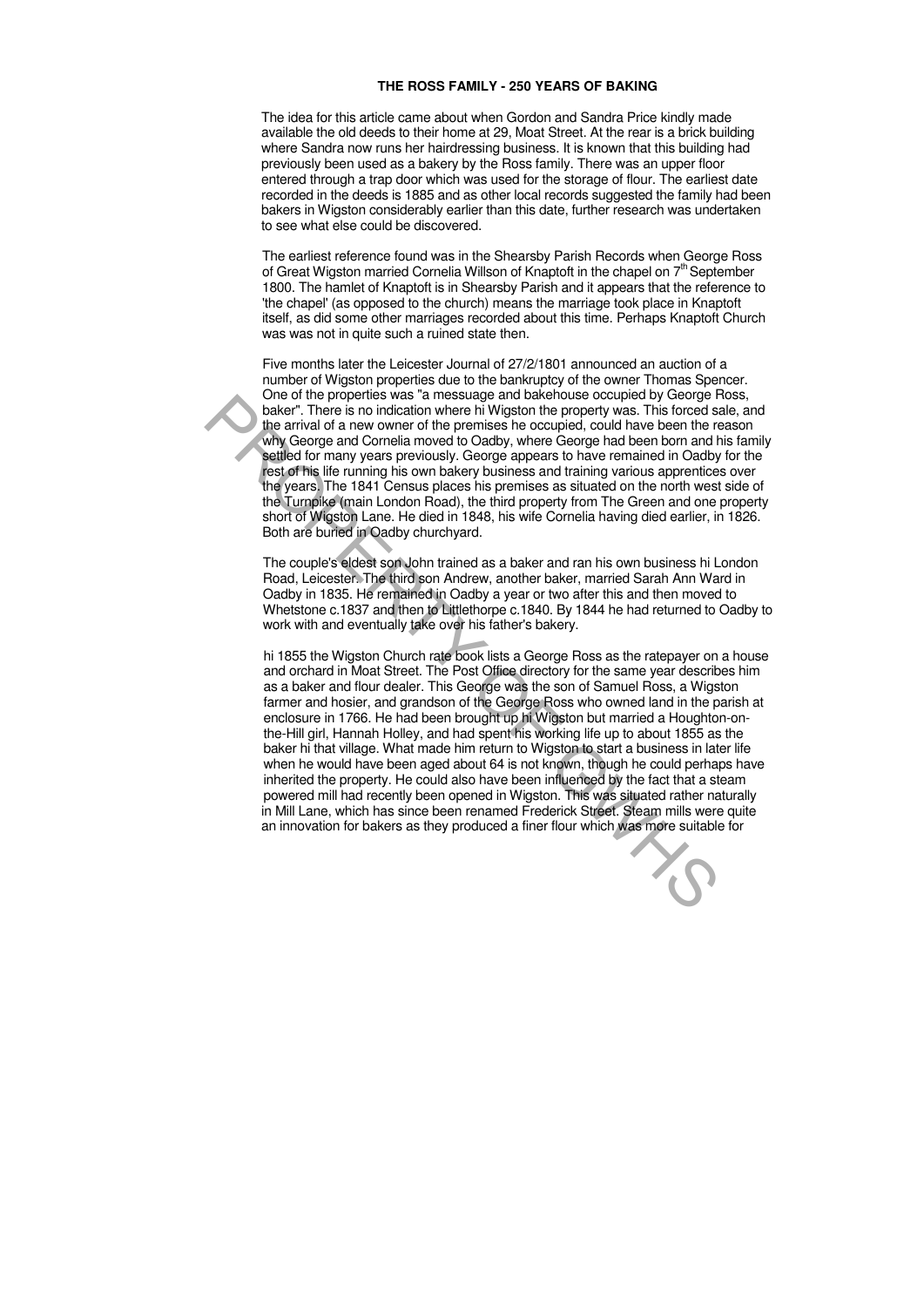making pastry and fancy cakes. This George Ross is pretty certain to be the founder of the bakery business at Moat Street. There is no evidence to suggest there was a bakery in Moat Street before this tune, and no Ross family working as bakers in the village anywhere according to the 1841 and 1851 censuses and trade directories. However, George's return to his home village was not to last very long as he died in December 1859 aged 68 years. His body was taken back to Houghton for burial and Hannah herself returned to live there. She worked as a seamstress and lived to the age of 82 before being buried with her husband in 1874. The couple had no children.

When the 1861 census was taken Andrew Ross was still living and working hi Oadby. His eldest son John Ward Ross, aged 25, was married to Ann and ran his own bakery business at 231, Belgrave Gate, Leicester. His second son George aged 20 had moved to Moat Street, Wigston and was a baker and listed as head of the household. His sister Cornelia lived with him and acted as housekeeper, while the third member of the household was their young brother, 15 year old Walter, who was a baker's assistant. This move into George Ross of Wigston/Houghton's premises seems to indicate that the Oadby Rosses were related to him but it has not been possible to establish just what this connection might be.

About 1889 George moved back to Wigston and resumed the baking business, hi 1891 he and Stella are listed hi the census as living at 31, Moat Street. However, about 1897 they returned to Leicester for good, to a new address at 48, St. George Street. Their son George William and his wife Florence arrived hi Wigston to continue the business though the property remained in the ownership of George senior, hi the 1901 census George William and Florence are still living with then-children at 31, Moat Street. A new cottage, number 27, has been added to the property and George William's sister Cornelia lives there with her husband, saddler and harness maker, Samuel Laundon. They have a two year old daughter, Dorothy S. Laundon. Many people still remember Dorothy who was known by her second name of Stella. She was a much repected school teacher in Wigston who married Alfred King<br>the chemist in later life. the chemist in later life. what small an Amesoy baser, and mowed to 1, become articles there will also the small and the street. There are the small and the street will be baser at 31, Moat Street. By 1881 he is a 70 year old widower, Sarah Am havin

hi the summer of 1863 this young George married Stella Ann Smith, the daughter of William Smith an Arnesby baker, and moved to 1, Bedford Street, Leicester where he ran a bakery and grocery business. His father Andrew then left Oadby completely and moved to Moat Street, Wigston to run that bakery business.

In 1871 Andrew is still the baker at 31, Moat Street. By 1881 he is a 70 year old widower, Sarah Ann having died in 1878. He employs a housekeeper and also living with him is John Smith, a journeyman baker. He also employs another baker, James Allen, who lives with his family in the neighbouring property, 29 Moat Street.

Andrew died in 1883 and it seems there was no bakery operated from the premises for a few years. The deeds indicate that Andrew's son George Ross had raised a mortgage on the premises, probably to pay out inheritance entitlement to his siblings. The property is described as "all those two messuages or tenements with yards, gardens or orchards, bakehouse, store rooms, stables and outbuildings thereto belonging in Great Wigston.... known as 29 & 31 Moat Street...."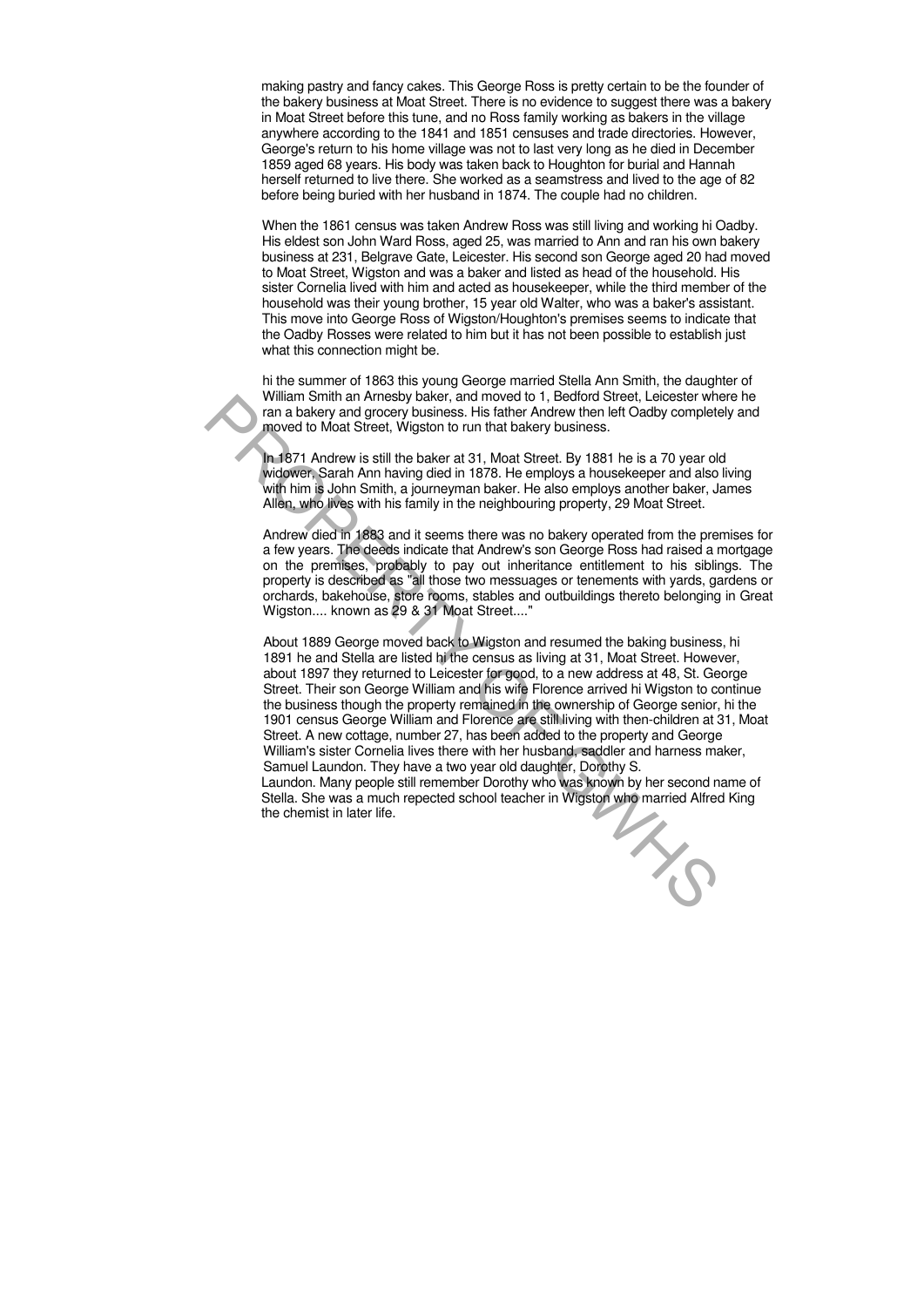George senior died in Leicester in 1923 and his wife Stella died the following year. The property was left between their four children and George William bought his three siblings out. He remained in Wigston running the bakery until his death in 1938, when his wife Florence continued it on her own. hi Kelly's 1941 directory she is listed as a baker and pastry cook.

In 1945 Florence sold 3200 square yards (two thirds of an acre) at the rear of the houses to Oswald Tomlin Johnson, a Newgate End farmer. She died the following year and her daughter Maggie Swift the wife of John H.A. Swift, who were then living at 31, Moat Street, sold the three houses, with remaining land and buildings to Arthur Johnson, market gardener, of 41, Manor Street. This transaction ends the Ross family connection with the property and the baking business in Wigston.

There was a tradition of working as a master baker within the Ross family. Between c.l 800 and the 1940s, there were, in addition to the ones mentioned in this article, another six members of the Ross family working as bakers in and around Leicester. Like all craftsmen of the time they had to qualify and be admitted as Freemen of the city in order to be permitted to trade. The Register of Freemen of the City of Leicester has proved most helpful in tracking them down.

Ross's Lane which runs from Bull Head Street to Long Lane must surely have been named after this family. Though whether this was because it was a short cut to Ross's bakery, or in the other direction the route to the Wyygeston Farmhouse home in Bull Head Street of George Ross, the enclosure farmer, will probably never be known.

#### **Later history of the property.**

Arthur Johnson moved to 29, Moat Street and died there in 1951. His two children William Arthur Johnson and Alice Maud Bettoney become owners of the property, hi the late 1960s various portions were sold off, some to the neighbouring Smith building family, who also purchased Number 27. During this time the other two houses were demolished and the present bungalows constructed. Mrs. A.M. Bettoney lived at number 29. She and her husband both died in 1985 and the bungalow was sold by her executor to the present owners.

Tricia Berry

Sources: Parish records, directories, census returns, newspaper, all as indicated in the text, deeds to 29, Moat Street, Wigston Parish Rate Book 1855 - Leics. R.O. DE3 84/44, The Register of Freemen of the City of Leicester - Leics. R.O.

 $P_{Z_{\chi}}$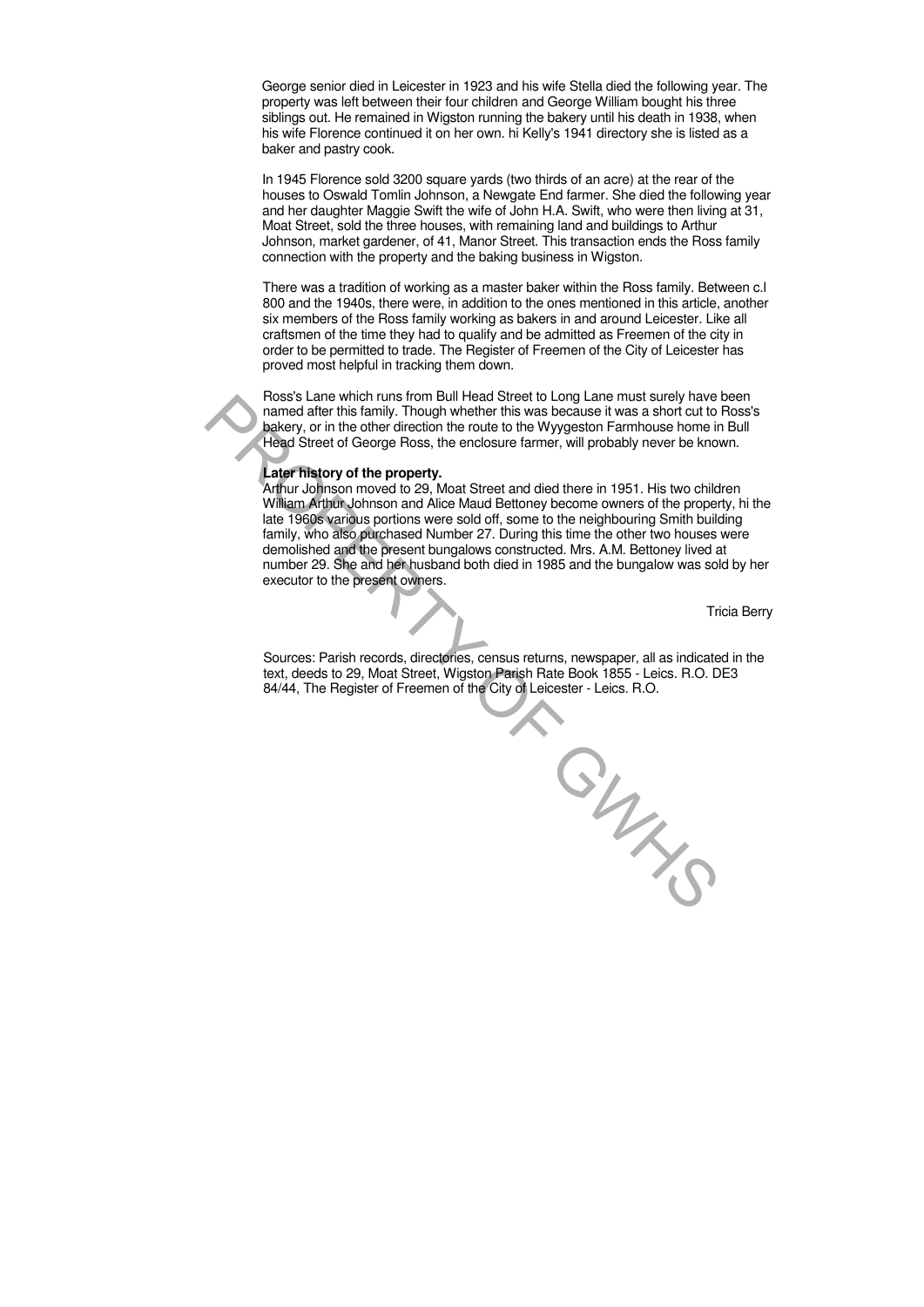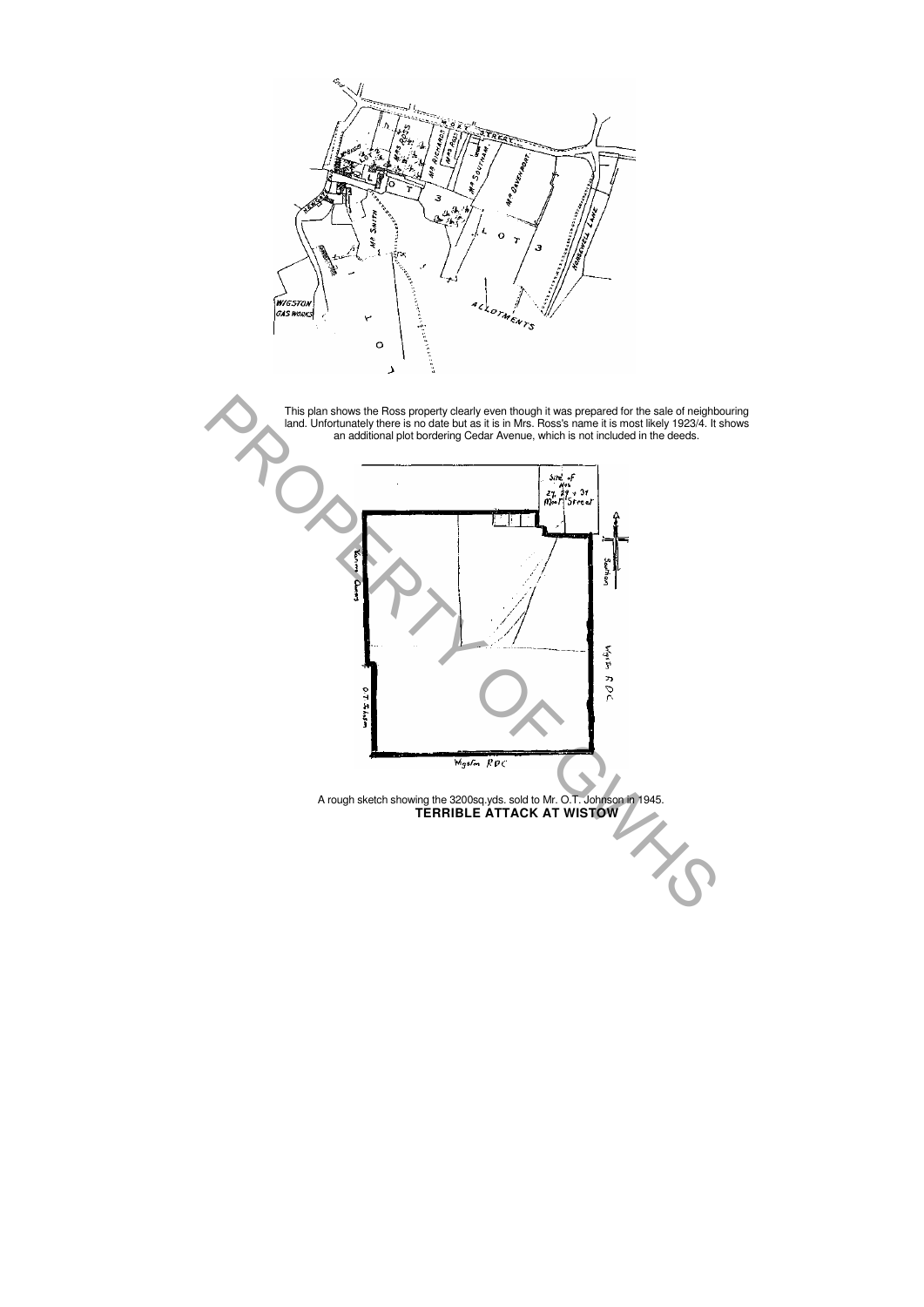One of the most brutal murders ever committed in Leicestershire took place near Wistow Park in the early hours of July  $30<sup>th</sup>$  1873.

The following brief account of a tragic incident at Wistow appeared in a "looking back 125 years" feature of the Leicester Mercury hi 1998. The full account as written in the Leicester Journal of 1<sup>st</sup> August 1873 then follows afterwards.

#### **LEICESTER MERCURY 1998 - 125 YEARS AGO FEATURE**

At that time, gangs of poachers roamed the countryside in search of game, which they could sell at a high price to people in the towns.

Early on Wednesday morning a conflict with poachers, unfortunately attended with fatal consequences to one of the persons engaged, and considerable injury to two others, took place on the estate of Sir Henry Halford. For some time we understand, the worthy baronet has ceased to preserve game, and has had it generally killed off, so that there must be little enducement afforded for trespassing by poachers. However on Wednesday morning at about 4a.m. Mr. J. Monk, Sir Henry's keeper, who lived with his father, Thomas Monk, whom he had superseded as keeper, hi a house near Wistow Hall, heard reports of guns while in bed. He informed his father, that he believed there were poachers about, and told him he should go and see after them. His father resolved to accompany him, and they then called up the under gardener, Enos Atkinson, and went off together taking a gun with them. The object was not to take the poachers, but see them off the estate. They had not gone far when they saw four men carrying bags, and followed them until they got about a mile from the hall, near the canal, and about half a mile from Kilby. The poachers, when they got to the crossover bridge, where the towing path changes sides, put down their bags and commenced to throw stones at the keeper and his companions, no doubt intending to drive them off, so that they might get clear away. After continuing this for some time, the two parties came to close quarters. Two of the poachers attacked Thomas Monk, and a desperate struggle followed, hi which whether intentionally or not, it is at present impossible to say, Monk was shot in the groin and fell to the ground. His assailants, not content with seeing him fairly disabled, then brutally beat him about the head with the but end of a gun, literally smashing his skull. They then turned upon the keeper and the gardener, and beat them hi a shocking manner for some time. A gun was broken in two over the keeper's legs, and he was very much beaten about the Early on Wednesday morning a conflict with poachers, unfortunately attended<br>sonsequences to one of the persons engaged, and considerable injury to two<br>cost place on the estate of Sir Henry Halford. For some time we underst

Naturally, the landowners hi their turn employed large numbers of game keepers to protect their partridges and pheasants.

hi many parts of the country, there were violent struggles between gamekeepers and poachers, which in some cases ended with fatal results.

Such an incident occurred at Wistow Park hi 1873, when a gamekeeper was killed. The victim was Thomas Monk, farm bailiff to Colonel Sir Henry Halford, of Wistow Hall.

#### **LEICESTER JOURNAL 1st August** 1873

head and face. Atkinson knocked one of the men opposed to him down, but he immediately received such a blow from the others, as prostrated him on the turf, leaving him for some time senseless and disabled. When he recovered he started off towards the hall for assistance. Meantime, Mr. Parsons, the lock-keeper, was about his